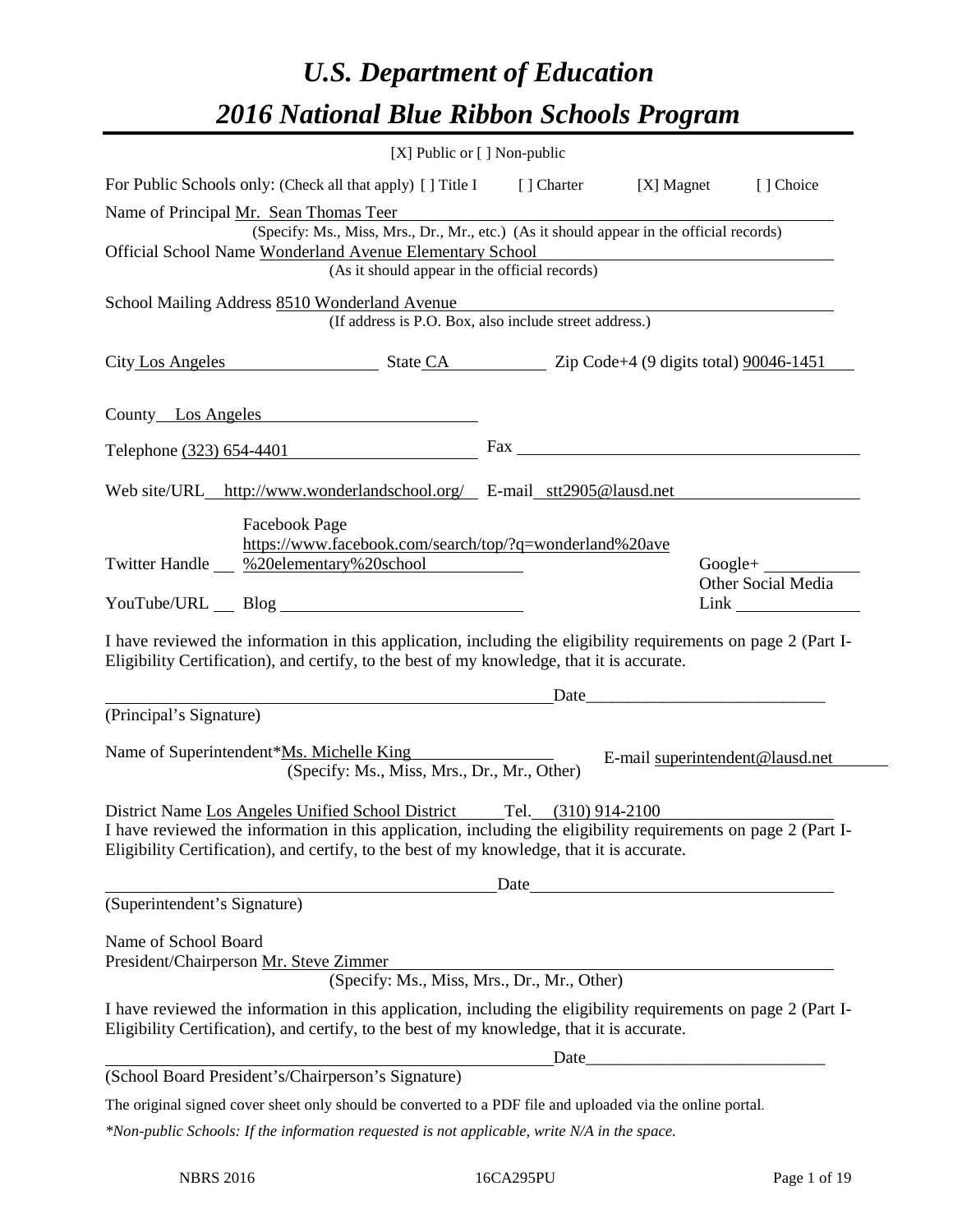The signatures on the first page of this application (cover page) certify that each of the statements below, concerning the school's eligibility and compliance with U.S. Department of Education and National Blue Ribbon Schools requirements, are true and correct.

- 1. The school configuration includes one or more of grades K-12. (Schools on the same campus with one principal, even a K-12 school, must apply as an entire school.)
- 2. The public school has met their state's accountability requirements (i.e., avoided sanctions) in participation, performance in reading (or English language arts) and mathematics, and other academic indicators (i.e., attendance rate and graduation rate) using the most recent accountability results available for the year prior to nomination.
- 3. To meet final eligibility, a public school must meet the state's accountability requirements (i.e., avoided sanctions) in participation, performance in reading (or English language arts) and mathematics, and other academic indicators (i.e., attendance rate and graduation rate) for the year in which they are nominated (2015-2016) and be certified by the state representative. Any status appeals must be resolved at least two weeks before the awards ceremony for the school to receive the award.
- 4. If the school includes grades 7 or higher, the school must have foreign language as a part of its curriculum.
- 5. The school has been in existence for five full years, that is, from at least September 2010 and each tested grade must have been part of the school for the past three years.
- 6. The nominated school has not received the National Blue Ribbon Schools award in the past five years: 2011, 2012, 2013, 2014, or 2015.
- 7. The nominated school has no history of testing irregularities, nor have charges of irregularities been brought against the school at the time of nomination. The U.S. Department of Education reserves the right to disqualify a school's application and/or rescind a school's award if irregularities are later discovered and proven by the state.
- 8. The nominated school or district is not refusing Office of Civil Rights (OCR) access to information necessary to investigate a civil rights complaint or to conduct a district-wide compliance review.
- 9. The OCR has not issued a violation letter of findings to the school district concluding that the nominated school or the district as a whole has violated one or more of the civil rights statutes. A violation letter of findings will not be considered outstanding if OCR has accepted a corrective action plan from the district to remedy the violation.
- 10. The U.S. Department of Justice does not have a pending suit alleging that the nominated school or the school district as a whole has violated one or more of the civil rights statutes or the Constitution's equal protection clause.
- 11. There are no findings of violations of the Individuals with Disabilities Education Act in a U.S. Department of Education monitoring report that apply to the school or school district in question; or if there are such findings, the state or district has corrected, or agreed to correct, the findings.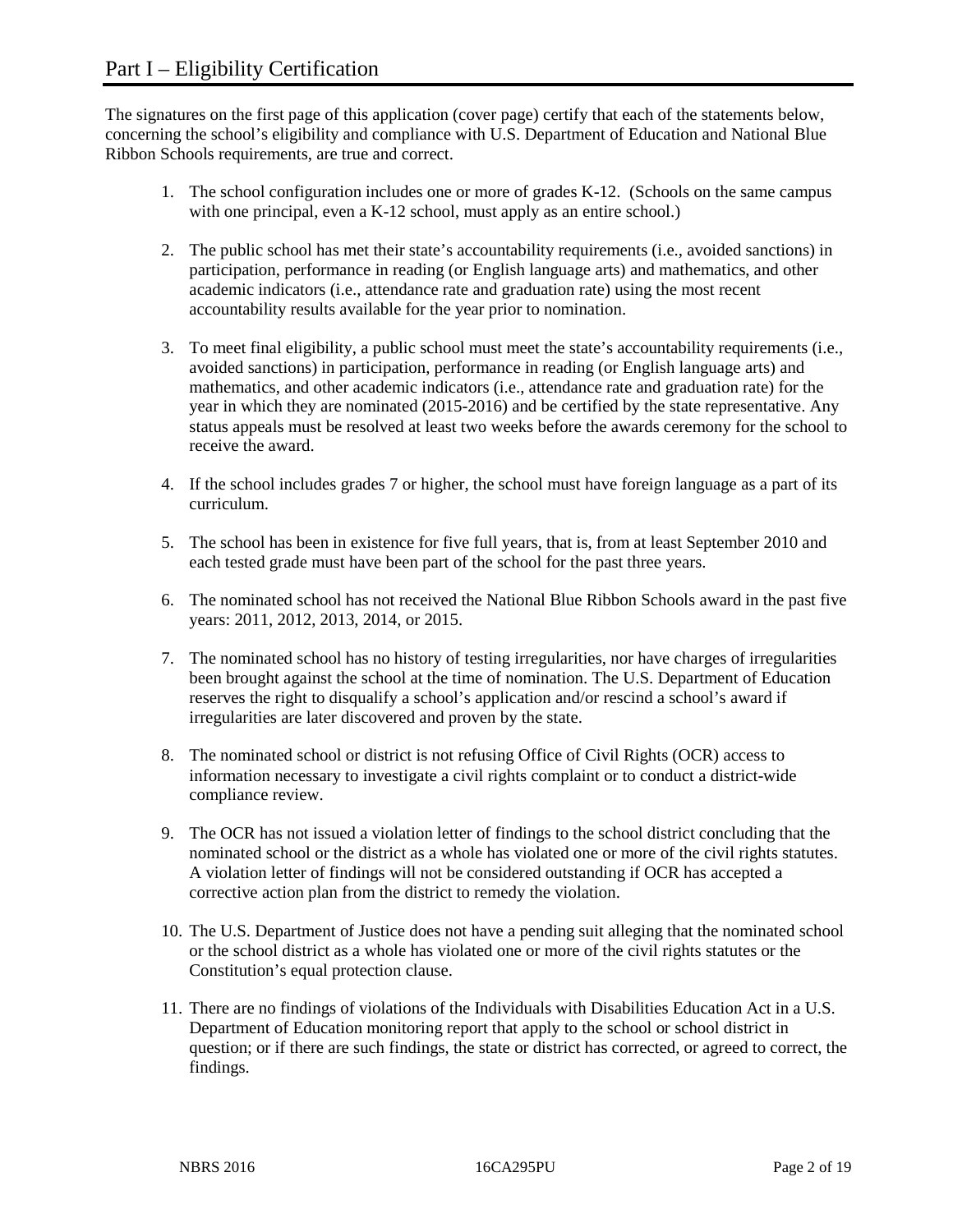#### **Data should be provided for the most recent school year (2015-2016) unless otherwise stated.**

#### **DISTRICT**

1. Number of schools in the district 507 Elementary schools (includes K-8) (per district designation): 149 Middle/Junior high schools 147 High schools 202 K-12 schools

1005 TOTAL

**SCHOOL** (To be completed by all schools)

2. Category that best describes the area where the school is located:

[X] Urban or large central city [ ] Suburban with characteristics typical of an urban area [ ] Suburban [ ] Small city or town in a rural area [ ] Rural

3. Number of students as of October 1, 2015 enrolled at each grade level or its equivalent in applying school:

| Grade                           | # of         | # of Females | <b>Grade Total</b> |
|---------------------------------|--------------|--------------|--------------------|
|                                 | <b>Males</b> |              |                    |
| <b>PreK</b>                     | 0            | 0            | 0                  |
| K                               | 34           | 38           | 72                 |
| 1                               | 30           | 29           | 59                 |
| $\overline{2}$                  | 25           | 42           | 67                 |
| 3                               | 55           | 39           | 94                 |
| 4                               | 69           | 50           | 119                |
| 5                               | 53           | 68           | 121                |
| 6                               | 0            | 0            | 0                  |
| 7                               | 0            | 0            | 0                  |
| 8                               | 0            | 0            | 0                  |
| 9                               | 0            | 0            | 0                  |
| 10                              | 0            | 0            | 0                  |
| 11                              | 0            | 0            | 0                  |
| 12 or higher                    | 0            | 0            | $\Omega$           |
| <b>Total</b><br><b>Students</b> | 266          | 266          | 532                |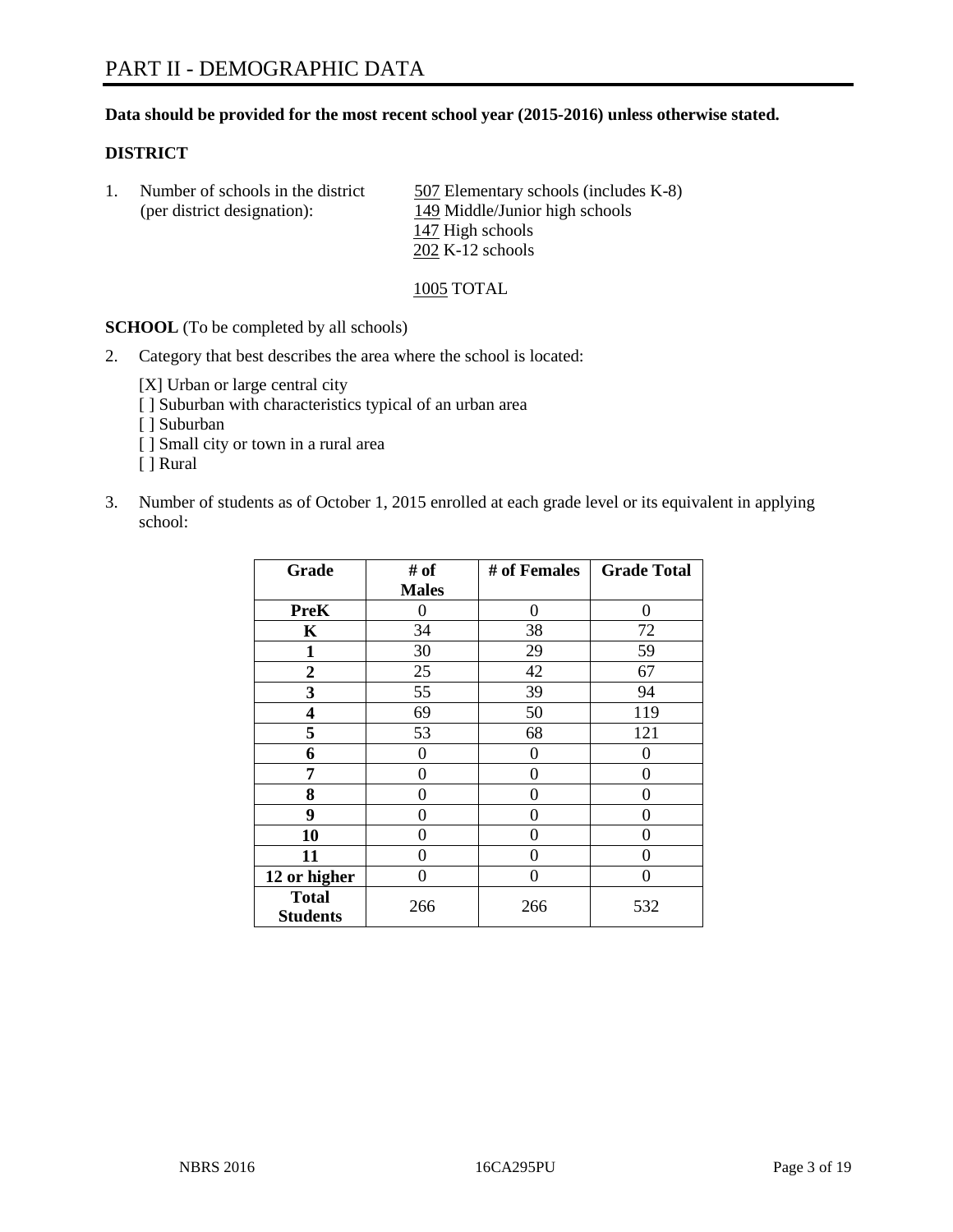the school: 19 % Asian

4. Racial/ethnic composition of  $\qquad \underline{0}$  % American Indian or Alaska Native 3 % Black or African American 4 % Hispanic or Latino 0 % Native Hawaiian or Other Pacific Islander 71 % White 3 % Two or more races **100 % Total**

(Only these seven standard categories should be used to report the racial/ethnic composition of your school. The Final Guidance on Maintaining, Collecting, and Reporting Racial and Ethnic Data to the U.S. Department of Education published in the October 19, 2007 *Federal Register* provides definitions for each of the seven categories.)

5. Student turnover, or mobility rate, during the 2014 – 2015 school year: 15%

This rate should be calculated using the grid below. The answer to (6) is the mobility rate.

| <b>Steps For Determining Mobility Rate</b>         | Answer |  |
|----------------------------------------------------|--------|--|
| (1) Number of students who transferred to          |        |  |
| the school after October 1, 2014 until the         | 72     |  |
| end of the 2014-2015 school year                   |        |  |
| (2) Number of students who transferred             |        |  |
| <i>from</i> the school after October 1, 2014 until | 10     |  |
| the end of the 2014-2015 school year               |        |  |
| (3) Total of all transferred students [sum of      | 82     |  |
| rows $(1)$ and $(2)$ ]                             |        |  |
| (4) Total number of students in the school as      | 542    |  |
| of October 1, 2014                                 |        |  |
| (5) Total transferred students in row (3)          | 0.151  |  |
| divided by total students in row (4)               |        |  |
| $(6)$ Amount in row $(5)$ multiplied by 100        | 15     |  |

6. English Language Learners (ELL) in the school: 2 %

10 Total number ELL

Specify each non-English language represented in the school (separate languages by commas): Korean, Spanish, Mongolian, Russian, French, Bulgarian, Hindi

- 7. Students eligible for free/reduced-priced meals: 6 % Total number students who qualify:  $\frac{32}{3}$
- 8. Students receiving special education services: 7 %

31 Total number of students served

Indicate below the number of students with disabilities according to conditions designated in the Individuals with Disabilities Education Act. Do not add additional conditions. It is possible that students may be classified in more than one condition.

| 6 Autism                              | 0 Orthopedic Impairment                 |
|---------------------------------------|-----------------------------------------|
| 0 Deafness                            | 10 Other Health Impaired                |
| 0 Deaf-Blindness                      | 2 Specific Learning Disability          |
| 0 Emotional Disturbance               | 11 Speech or Language Impairment        |
| 0 Hearing Impairment                  | 0 Traumatic Brain Injury                |
| 2 Mental Retardation                  | 0 Visual Impairment Including Blindness |
| $\underline{0}$ Multiple Disabilities | <b>0</b> Developmentally Delayed        |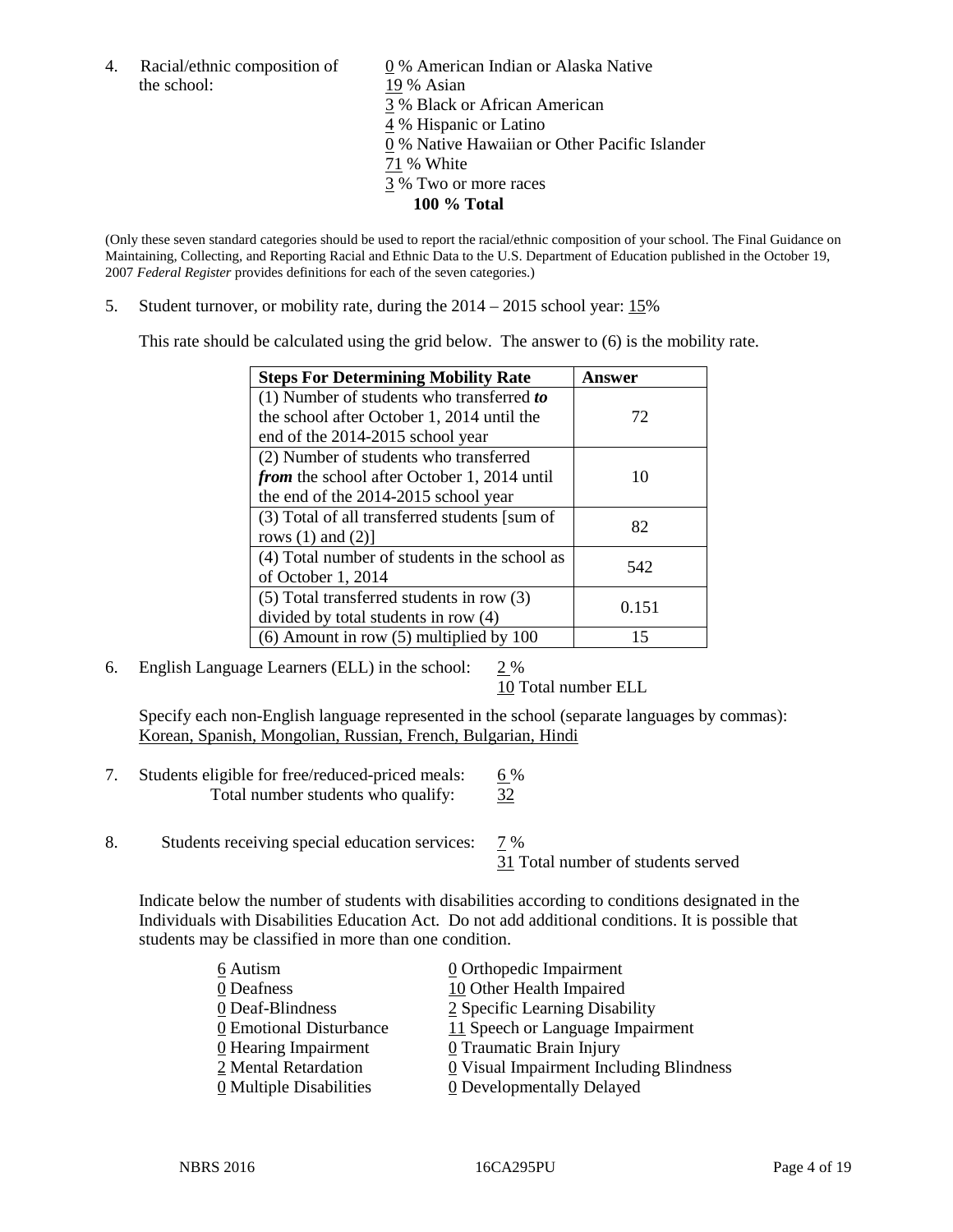- 9. Number of years the principal has been in her/his position at this school: 2
- 10. Use Full-Time Equivalents (FTEs), rounded to nearest whole numeral, to indicate the number of school staff in each of the categories below:

|                                       | <b>Number of Staff</b> |
|---------------------------------------|------------------------|
| Administrators                        |                        |
| Classroom teachers                    | 20                     |
| Resource teachers/specialists         |                        |
| e.g., reading, math, science, special |                        |
| education, enrichment, technology,    |                        |
| art, music, physical education, etc.  |                        |
| Paraprofessionals                     | 10                     |
| Student support personnel             |                        |
| e.g., guidance counselors, behavior   |                        |
| interventionists, mental/physical     |                        |
| health service providers,             |                        |
| psychologists, family engagement      |                        |
| liaisons, career/college attainment   |                        |
| coaches, etc.                         |                        |

- 11. Average student-classroom teacher ratio, that is, the number of students in the school divided by the FTE of classroom teachers, e.g., 22:1 27:1
- 12. Show daily student attendance rates. Only high schools need to supply yearly graduation rates.

| <b>Required Information</b> | 2014-2015 | $2013 - 2014$ | 2012-2013 | 2011-2012 | $2010 - 2011$ |
|-----------------------------|-----------|---------------|-----------|-----------|---------------|
| Daily student attendance    | ን7%       | 97%           | 97%       | 9%        | 0%            |
| High school graduation rate | 9%        | $9\%$         | 9%        | 9%        | 0%            |

#### 13. **For high schools only, that is, schools ending in grade 12 or higher.**

Show percentages to indicate the post-secondary status of students who graduated in Spring 2015.

| <b>Post-Secondary Status</b>                  |    |
|-----------------------------------------------|----|
| Graduating class size                         |    |
| Enrolled in a 4-year college or university    | 0% |
| Enrolled in a community college               | 0% |
| Enrolled in career/technical training program | 0% |
| Found employment                              | 0% |
| Joined the military or other public service   | 0% |
| Other                                         | 0/ |

14. Indicate whether your school has previously received a National Blue Ribbon Schools award. Yes No X

If yes, select the year in which your school received the award.

15. In a couple of sentences, provide the school's mission or vision statement.

Wonderland's mission is to nurture critical and creative thinking in a collaborative environment, teaching children to face challenges with courage and become lifelong learners.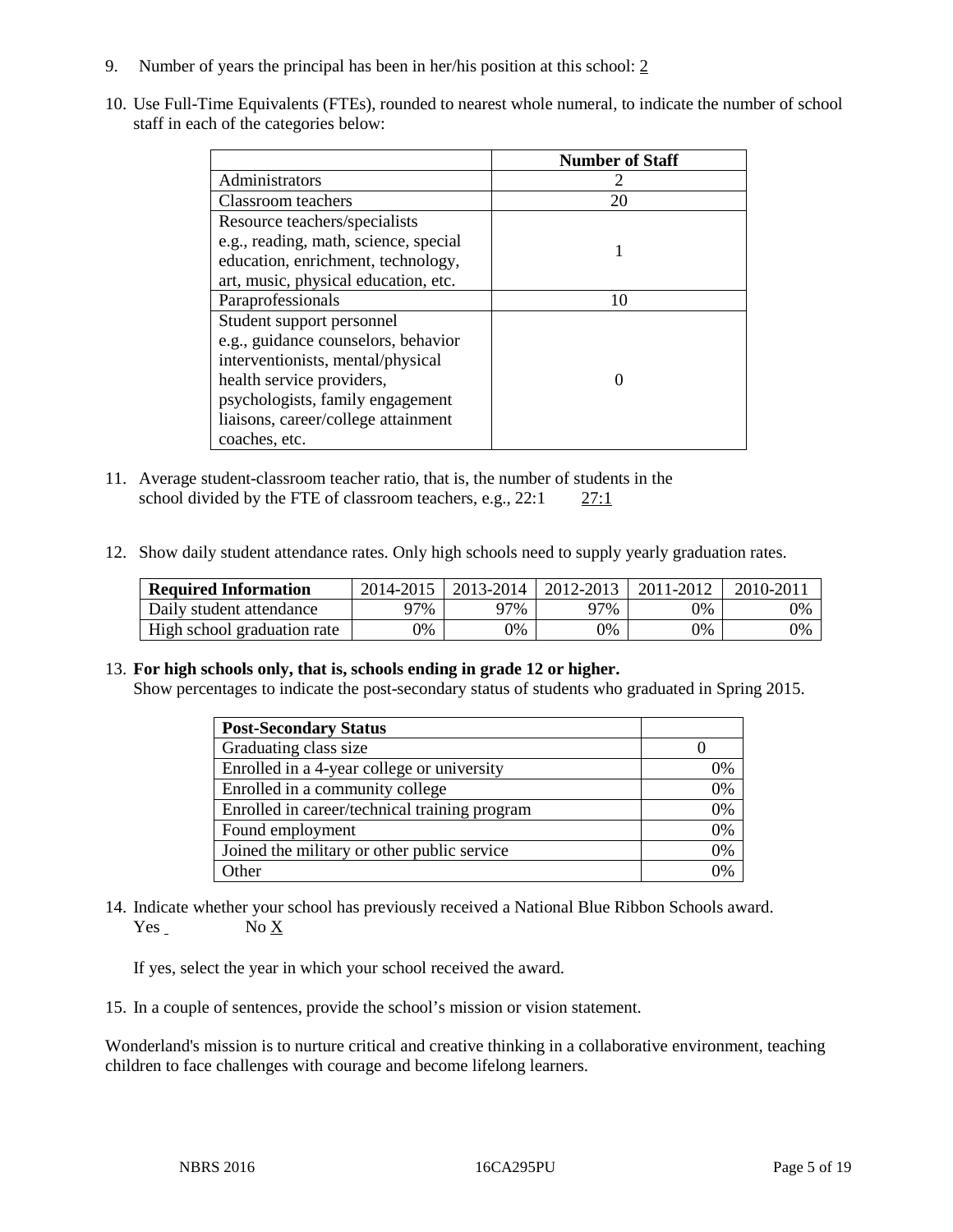16. **For public schools only**, if the school is a magnet, charter, or choice school, explain how students are chosen to attend.

Students must meet the following criteria to be able to apply to Wonderland's Magnet: Either 1) Identified as Gifted through a District psychologist or 2) Has an OLSAT score of 95% or higher. If they do not have either of these evidences, student's teachers must complete a verification form along with student writing samples to show evidence the student meets the Gifted/High Ability Magnet criteria. The verification form asks for student grades and the opinion of the teacher that the student can work two grade levels above the current grade and is able to meet other criteria, such as having the ability to analyze data and concepts, use extensive vocabulary and creative expression and form methods in approaching new or unfamiliar mathematical problems.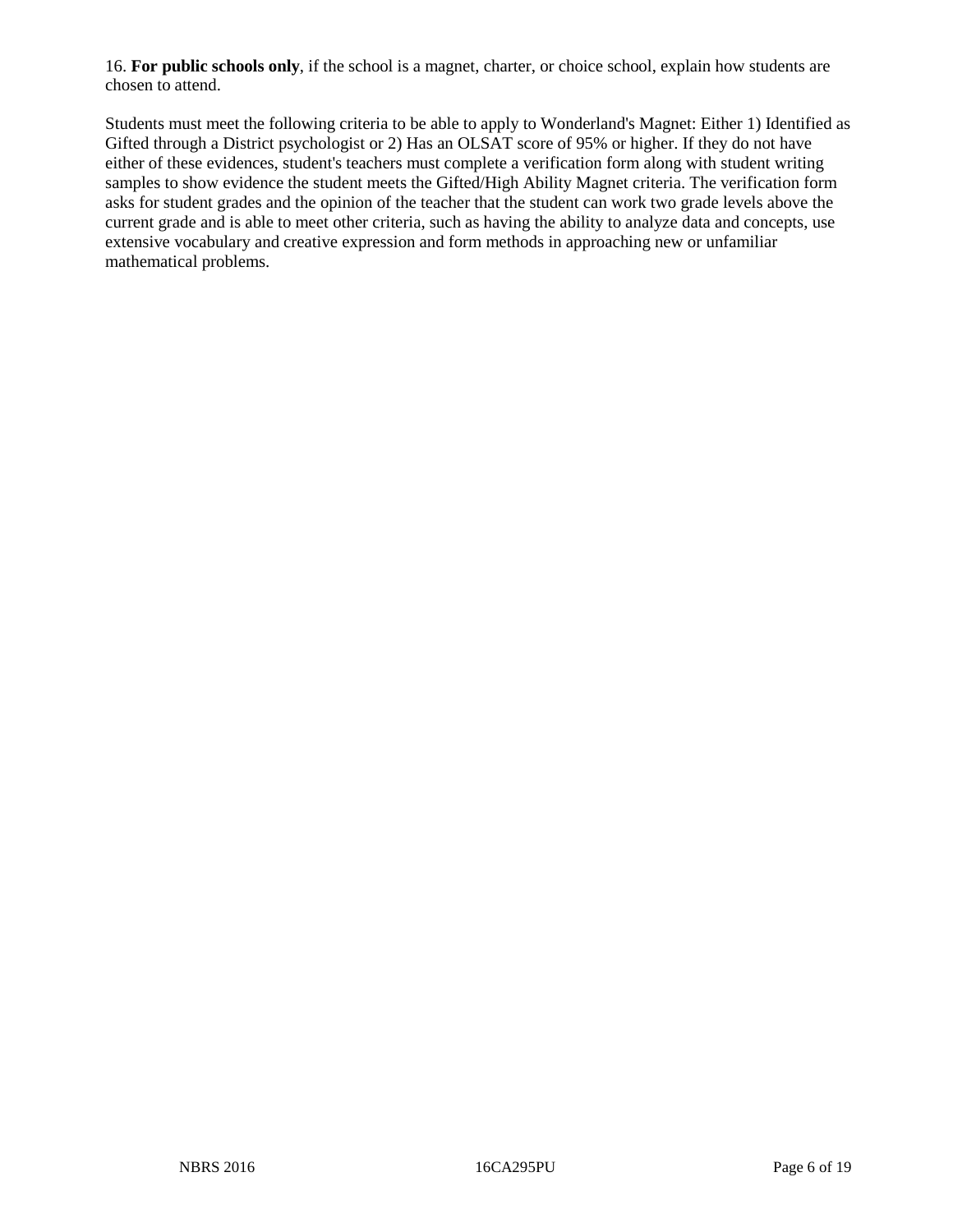# PART III – SUMMARY

Established in 1927, Wonderland Ave. School is nestled in the Hollywood Hills of Los Angeles in an artistic community with a rich historical past as home to some of the most famous musicians from the 1960s/1970s. Wonderland, which draws from the small community of Laurel Canyon, opened its Gifted/High Ability Magnet Center in 1979 to expand and diversify the school's population. Wonderland's Magnet brings in students from neighborhoods throughout the Los Angeles area to participate in a highly rigorous and challenging academic program. Though Wonderland is a public school in of one of the largest school districts in the country and located in a large urban part of Los Angeles, Wonderland has the feel of an exclusive private school with a second-to-none education and a connected, close-knit community. Wonderland has a total enrollment of 540 students, approximately 200 of whom are in the school's Magnet program.

Wonderland is a shining example of what a school can accomplish when teachers, parents, students and community come together to create something extraordinary. Wonderland provides its exceptional students with an education that meets their academic, as well as social/emotional needs, and ensures that they have an increased proficiency in communication, collaboration, critical problem solving and out-of-the-box thinking to be the future leaders of the 21st Century. Wonderland's goal is to provide all students with rigorous and meaningful educational experiences that nurture their creative and intellectual capacities.

Wonderland is consistently one of the top-performing schools in the Los Angeles Unified School District (LAUSD) by all measures – Academic Performance Index, California Standardized Testing, Value Added data and Smarter Balance Assessment. Wonderland ranked in the top 10% of and its 4th grade ranked first in the district on the 2014-2015 Smarter Balance Assessment. In the 2012-2013 academic school year, 93% of all Wonderland students were proficient or advanced in English Language Arts and 96% of all students were proficient or advanced in mathematics on the California Standardized Test. Wonderland's Magnet 2014- 2015 API (Academic Performance Index) was 973 out of 1000. Wonderland scored 10/10 on its Index Level for Academic Performance in English Language Arts and mathematics with an overall School Quality Improve Index (SQII) ratio of 97/100, 60/60 for the Academic Domain and 37/40 in the Socio-Emotional/Culture Climate domain. In 2010, Wonderland was recognized for its achievements by receiving the California Distinguished School Award. Wonderland contributes its success to a number of studentcentered curricular programs and strategies and its commitment to all educators being life-long learners. The instructional leadership team continually seeks out the best programs and methodologies that best fits the needs for its diverse learners. A recent example of this is the implementation of Cognitively Guided Instruction methodology for math. CGI was unanimously adopted by the faculty following a collaborative effort to identify a program that would support instruction toward the new Common Core Standards to a wide variety of learners. Only in its first year, the program is considered a big success with gains in math performance and enthusiasm for math learning.

In recent years, Wonderland instituted Way of Council, a social, emotional and academic communitybuilding practice that promotes active speaking and listening through storytelling. Way of Council has become a guiding principle for Wonderland that helps the school maintain a safe and caring environment and is intertwined through all aspects of the school community from the school's governance to classroom instruction. Council creates a structure for the voices of all school stakeholders to be heard, considered and acted upon. The Way of Council program has become the center of the school through the protocol for shared-decision making, faculty meetings, classroom instruction and family council nights. Wonderland's highly active Way of Council leadership team, along with the student council, has made tremendous contributions within the Wonderland community, such as holding school assemblies to address community and Wonderland-specific concerns and fundraising for causes important within the community. Examples of that include Wonderland's "The Coyotes Who Care" Week, which promotes community involvement and giving; Wonderland's school newspaper "The Coyote Howler;" the Coyote Peace Pledge, a pledge that is stated many mornings during the morning announcements and reiterates the importance of inclusion and embracing the differences of others; Peaceful Warrior Assemblies to discuss key issues within the school community; and Peace Talks, a modified version of Councils for the schoolyard intended to mitigate stress and anxiety at school, allowing students to stay focused on academics and learning. Our mission at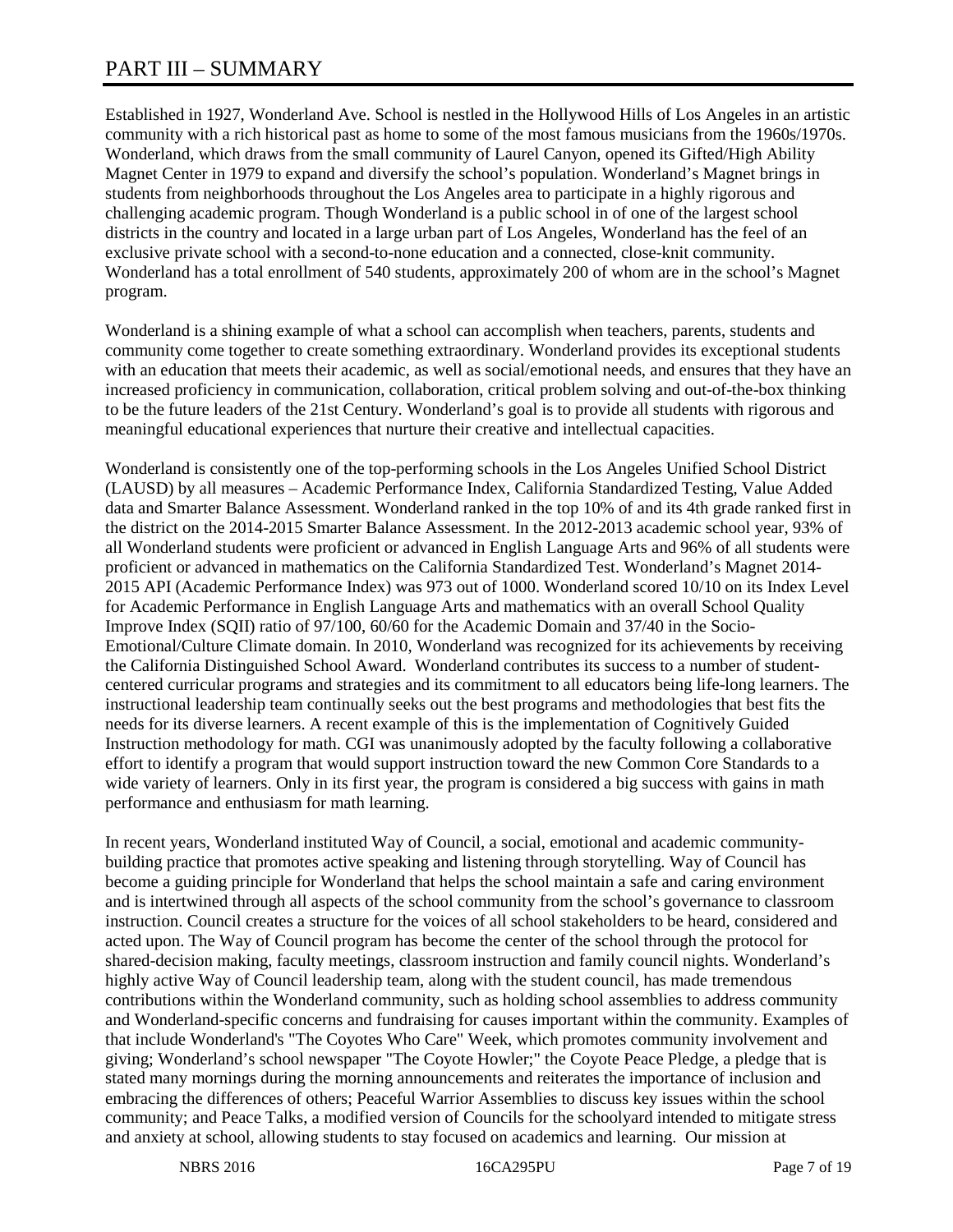Wonderland is to provide students with a world-class education that addresses the needs of the whole child through a well-balanced and fully integrated curriculum. We believe deeply that our students are capable of great achievement and that we are guiding the future leaders of the world. Wonderland students are happy, engaged, creative and successfully productive. We believe it is because all the stakeholders share a vision for our children's education and future and work together to achieve it.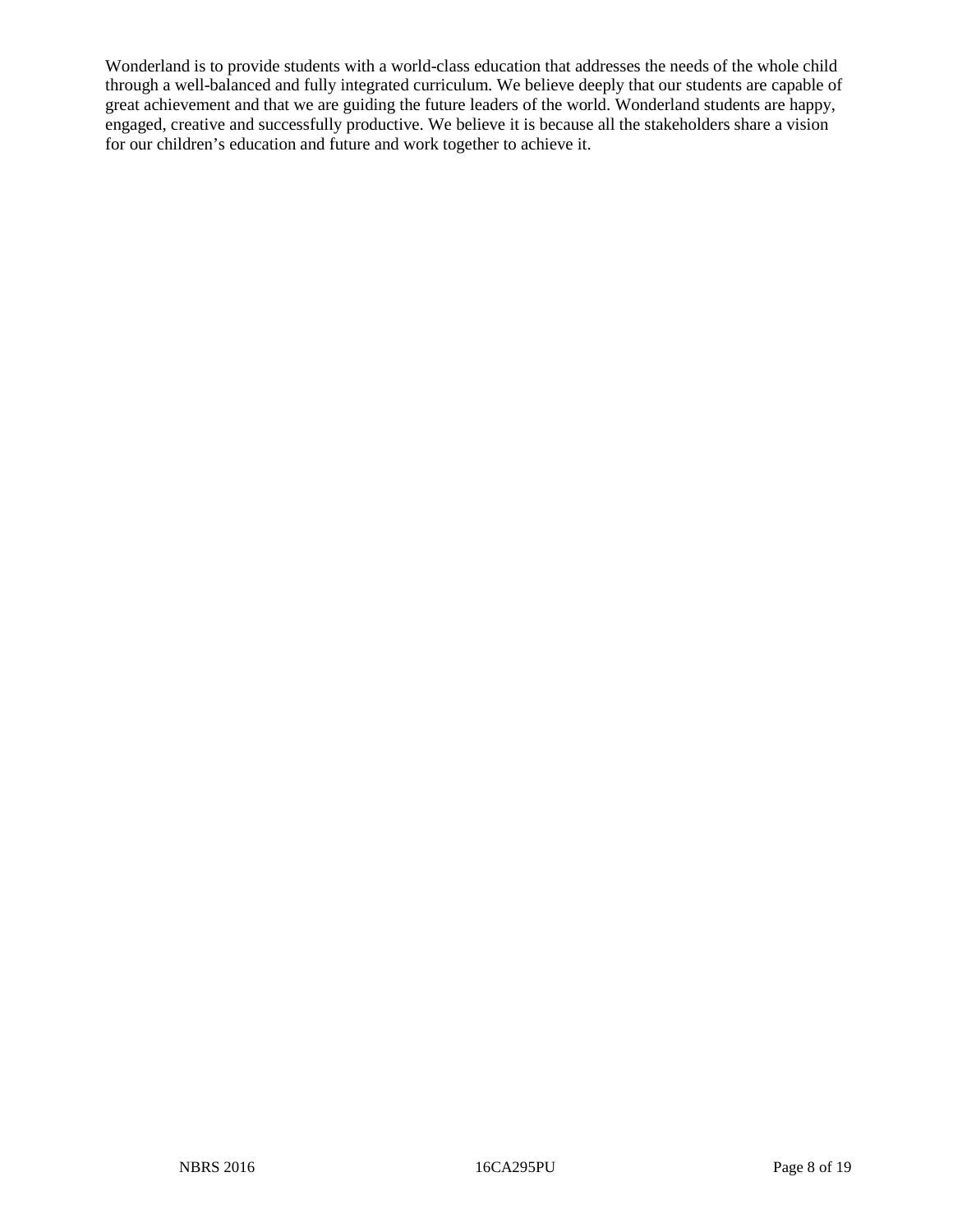# 1. Core Curriculum:

Wonderland's purpose is to provide an educational environment that supports the needs of diverse learners and embeds the Common Core and California Content Standards. Wonderland's curriculum is rich in variety and provides openness, creativity and independence. Wonderland's program is designed to challenge students to work beyond the traditional grade-level California State Content Standards.

Students are at the heart of Wonderland's program and drive the curriculum. Through hand-on experiences, many opportunities for collaborative activities allow for students to gain ownership over their learning. In Wonderland's workshop model, student choice and voice are keys for increasing student participation and involvement. Since shifting to the workshop model six years ago, teachers have seen marked improvements in various measurements, including the new state assessments with which Wonderland continues to rank in the top 10% of Los Angeles Unified School District schools. Wonderland's 2014-2015 fourth grade class tied for top scores in English Language Arts and mathematics. We see this success as a result of the tireless efforts of our faculty, professional development, instructional support and dedication of our parents and students.

### **Mathematics**

Last year, Wonderland committed to a three-year implementation plan of the Cognitively Guided Instruction methodology for math. CGI is a program that was unanimously adopted by the faculty to ensure Wonderland's diverse learners would be successful with the new Common Core Standards.

Wonderland's mathematics program focuses on building a deep conceptual knowledge of mathematics and mathematical reasoning. Instructional practices aim to balance that conceptual understanding with procedural fluency. Wonderland's CGI methodology involves presenting students with story problems that embed the standards for mathematical practice by encouraging students to solve problems collaboratively, critique the thinking of others, evaluate their own thinking and justify their answers. Teachers are the facilitators and play a pivotal role in moving students through the trajectory of strategies and mathematical thinking. Through this methodology, students are exposed to a variety of problem solving approaches from other students, helping students push their thinking, often at a faster rate; build a deep foundation in number sense; and create a strong connection to the understanding of properties, operations, story-problems, mathematical relationship and principles of mathematics.

Since using CGI, Wonderland's teachers report that students have been more engaged in partner work, group work and class discussions. In fact, most students don't want the math class to stop and that speaks to the success of the program! Student work in math notebooks and in the problem types also depicts a higher level of rigor and depth and complexity than ever previously observed at the school.

# Reading/English Language Arts

The goal of Wonderland's English Language Arts program is to prepare students for any reading and writing task they will face and to inspire them to become avid life-long readers, writers and inquirers. In an effort to accomplish these goals, Wonderland's instructors and school leaders work in concert with expert trainers and coaches in the Reading and Writing Project from the Teachers College at Columbia University and Literacy Partners. For this program, Wonderland receives support in professional development, curriculum and instructional methods. Through Wonderland's Reading and Writing Workshops, the school's teachers tap into the power of literacy to educate, empower and inspire their students.

For any learner to grow stronger, that learner must be provided with informative, responsive and targeted feedback. Through Wonderland's ELA program, instructors provide that feedback modelling what students do as readers and writers; supporting students to work independently and in partnerships as readers and writers; studying and developing a discourse about texts; and planning teaching strategies to help students learn and progress toward their personal goals.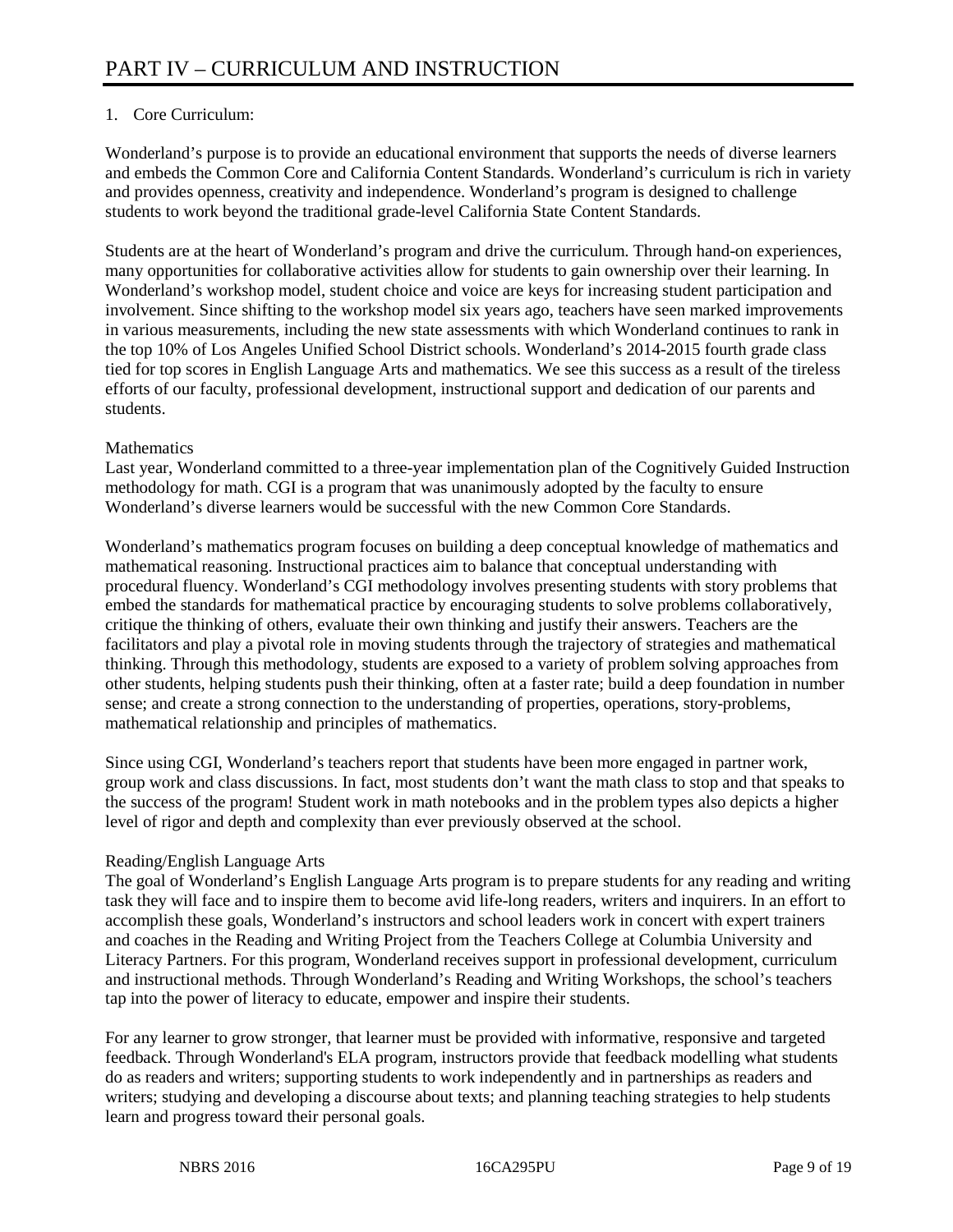In writing, teachers begin by acquiring as much knowledge about their students as they can through a pre "On-Demand" writing assessment before the writing unit begins. This allows the teacher to analyze important data about their students' knowledge of a particular genre and develop targeted lessons or small group instruction. After a four to six week writing unit, students write a published piece that should include all of the writing lessons within that unit. The teachers then follow up with a post "On-Demand" writing assessment without the previously provided support offered during the "published piece" creation process. These writing assessments give the teacher a true picture of what knowledge the students have learned around the genre.

Since instituting the Reading and Writing workshops six years ago, teachers have observed students moving up reading levels at a more rapid pace. The majority of Wonderland's students are reading at or above grade level. The stamina in reading and writing has increased and the volume in which our students write has grown markedly. More importantly is the observation that more students than ever before are able to write with greater depth and complexity and discuss and share ideas about intricate text.

#### Science

Wonderland's science curriculum uses FOSS, a hands-on, inquiry-based approach, which gives students the opportunity to explore concrete scientific concepts through experimentation. Wonderland's science curriculum is designed to correlate the state standards in the areas of life science, physical science, earth science and scientific research for all grade levels. The best way for students to appreciate the scientific enterprise, learn important scientific and engineering concepts and develop the ability to think creatively, is to actively participate in scientific practices through their own investigations and analyses.

Wonderland's science program strives to provide students with collaborative experiences and our goal is for students to see the world through a scientific lens, to make real-world connections and to be prepared to face the challenges of an ever-changing world.

In grades three through five, Wonderland's science curriculum integrates technology and engineering activities. Students in these upper grades also go on overnight field trips to study the science in depth and within a natural setting. Wonderland's fifth grade students visit Yosemite National Park for a week to study ecology and learn how their carbon footprint impacts our environment and resources.

#### Social Studies/History

The goal of Wonderland's social studies program is to prepare students to become agents of positive change and productive members of a democratic society, as well as to understand how history impacts us in the today's world. Beginning in kindergarten classes, students learn about the members of their family, neighborhood and the school community. In first through third grade, students continue to explore the community and city. In the third and fourth grades, the focus expands to learning about the Native Californians, the missions, the influence of the Spanish on California and the Gold Rush. In fifth grade, Wonderland students delve into U.S. history with topics, such as the westward movement, the Constitution, the explorers, the states and how they became a part of the Union and the Civil War. Students have many culminating projects and collaborative presentations where they have to demonstrate their understanding of the challenges that face the early pioneers, explorers and founders of our country.

2. Other Curriculum Areas:

Not only does Wonderland focus on students' social-emotional needs and high achieving academics, but there is also a strong emphasis on the arts and health/nutrition education, which are woven into the school's core curricular areas and further enhance student's understanding of their environment and community.

Arts (Music, Visual Arts): Wonderland cherishes the arts and given its community's historical connections with artists including painters, dancers, musicians and actors, it's no wonder the school is so serious about providing its students with a music and arts education. Wonderland has a full-time visual arts teacher, music teacher and a part time district orchestra teacher. Each week our students go to music and art classes. Throughout the year students demonstrate their progress with performances and a school-wide art exhibition of every student's artwork. Wonderland's visual arts and music teachers collaborate with the general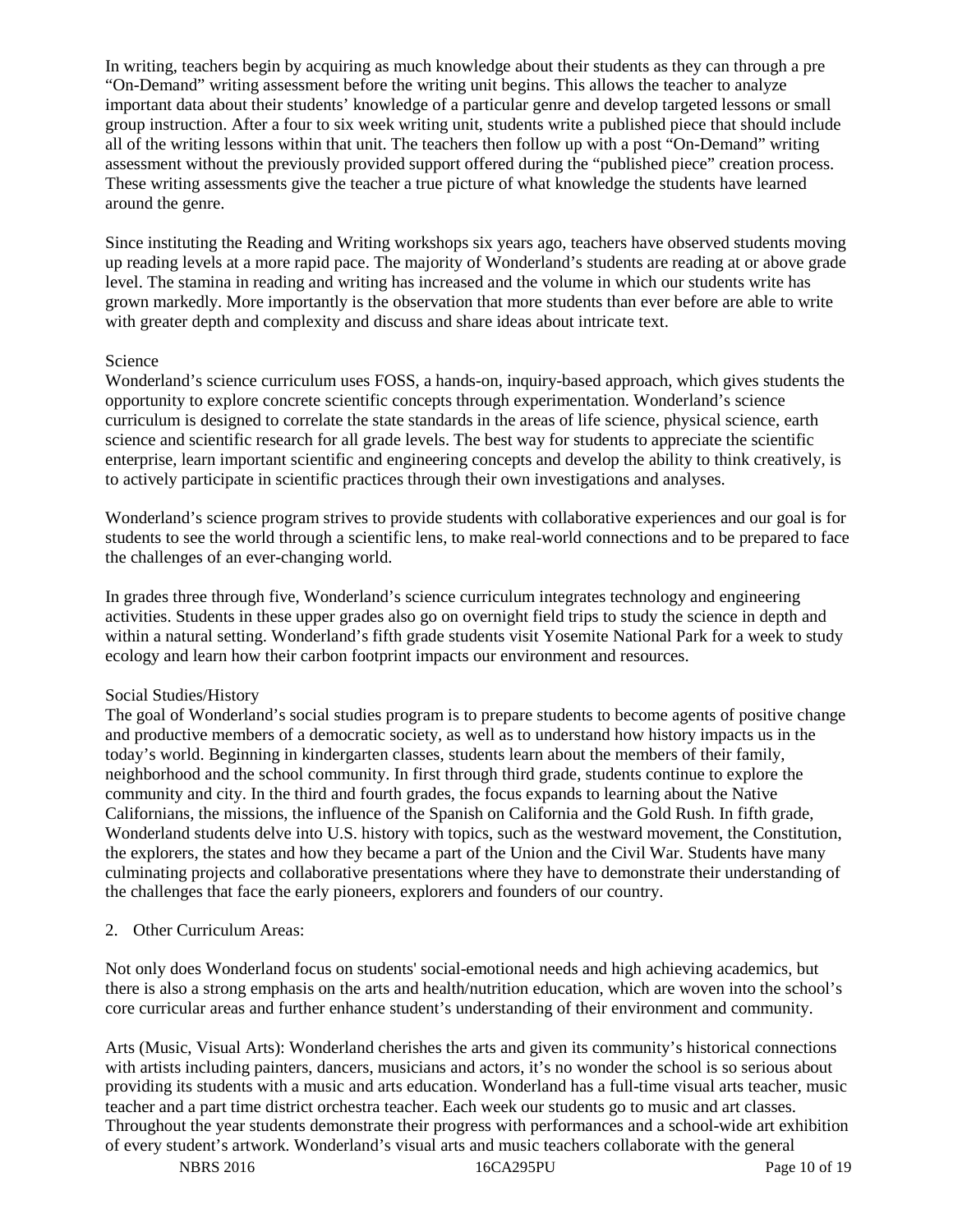education teachers to ensure their arts programs further extend and enhance what is being taught in general education classrooms.

Wonderland maintains an extremely successful Arts Program. In 2010, the school was awarded the Distinguished School Award for its Arts program. For students, an arts education is associated with gains in math, reading, cognitive ability, critical thinking and verbal skill. Wonderland feels that a well-rounded and comprehensive Arts program is essential in developing the whole child as a life-long learner – allowing students to express themselves in multiple modalities while becoming more self-confident, happier, more courageous and more excited about learning.

Wonderland offers students a full time music teacher in chorus, recorder and string band. Each class receives a music class once a week. Students may also audition for the school's orchestra lead by an additional music teacher. All students receive a standards-based and interdisciplinary art lesson at least once a week. Wonderland designed a committee called Arts Cadre, which is composed of a parent volunteer group who helps the art teacher prepare for art lessons in the weekly art classes and with school-wide art event and school beautification projects. The Arts Cadre is led by a professional artist hired by the school to develop lesson with teachers and parents, order supplies and teach the lessons to the students

Health & Nutrition (PE and From the Ground Up Gardening Program): Wonderland values and has incorporated physical activity, nutrition and wellness as main components of its students' educational program and its employees' career development. The school has been innovative with its approach to these areas and created some unique programs that have been replicated at other schools.

#### Nutrition: From The Ground Up (Gardening)

The Wonderland community is in an urban area in the Hollywood Hills. Many Wonderland families live in spaces with small yards or face erosion, mud slides or other similar issues with their land spaces. For these reasons and because the community values nutrition and health awareness among their children, six years ago Wonderland adopted a garden program, From the Ground Up. From the Ground Up educates students about the origins and nutritional value of their food. The FTGU program integrates science, social studies and health standards into its curriculum with topics, such as how to eat healthy and how to grow fruits and vegetables in an urban setting. Each classroom gets an hour and a half long gardening class. Wonderland's 4th and 5th grades participate in a project-based unit culminating all of the FTGU knowledge they have learned in the previous grades. These upper grade students are given a real-life problem, seen through the lens of gardening and agriculture, and are then required to solve the problem in teams. At the end of the unit, each team gives a presentation on the outcomes of their project. Additionally, FTGU holds an annual Healthy Food contest that all students may participate in during the annual Green Week where the entire school learns something new about "being green," healthy living and how they are a part of the global agricultural picture. FTGU brought the community together in building Wonderland's first classroom kitchen, which nicely compliments the school's garden beds and chicken coop that were previously created out of FTGU.

#### Physical Activity/Health

For more than twenty years, Wonderland has employed a full-time P.E. Teacher that sees each classroom once a week. Established in 2010, Wonderland's annual 6k Walk-A-Thon has increased awareness of the importance of healthy lifestyles and serves as one of our largest fundraisers, raising nearly \$50,000 last year alone. The money raised from the Walk-a-Thon helps pay for the P.E. program. Wonderland's P.E. program also hosts a highly anticipated event, Sports Day, which promotes healthy living, sportsmanship and physical activity. Sports Day is akin to a school wide mini-Olympics. Each classroom represents a country of choice, wearing the country's flag or colors, which also supports our social studies program by educating students about "their" country.

#### 3. Instructional Methods and Interventions:

Student success is a shared responsibility by our entire faculty. Wonderland uses a variety of instructional methods with its diverse learners. Teachers, coaches and administrators meet in grade level meetings to collaborate, design and correlate lessons and units of study in all the curricular areas. Teachers are provided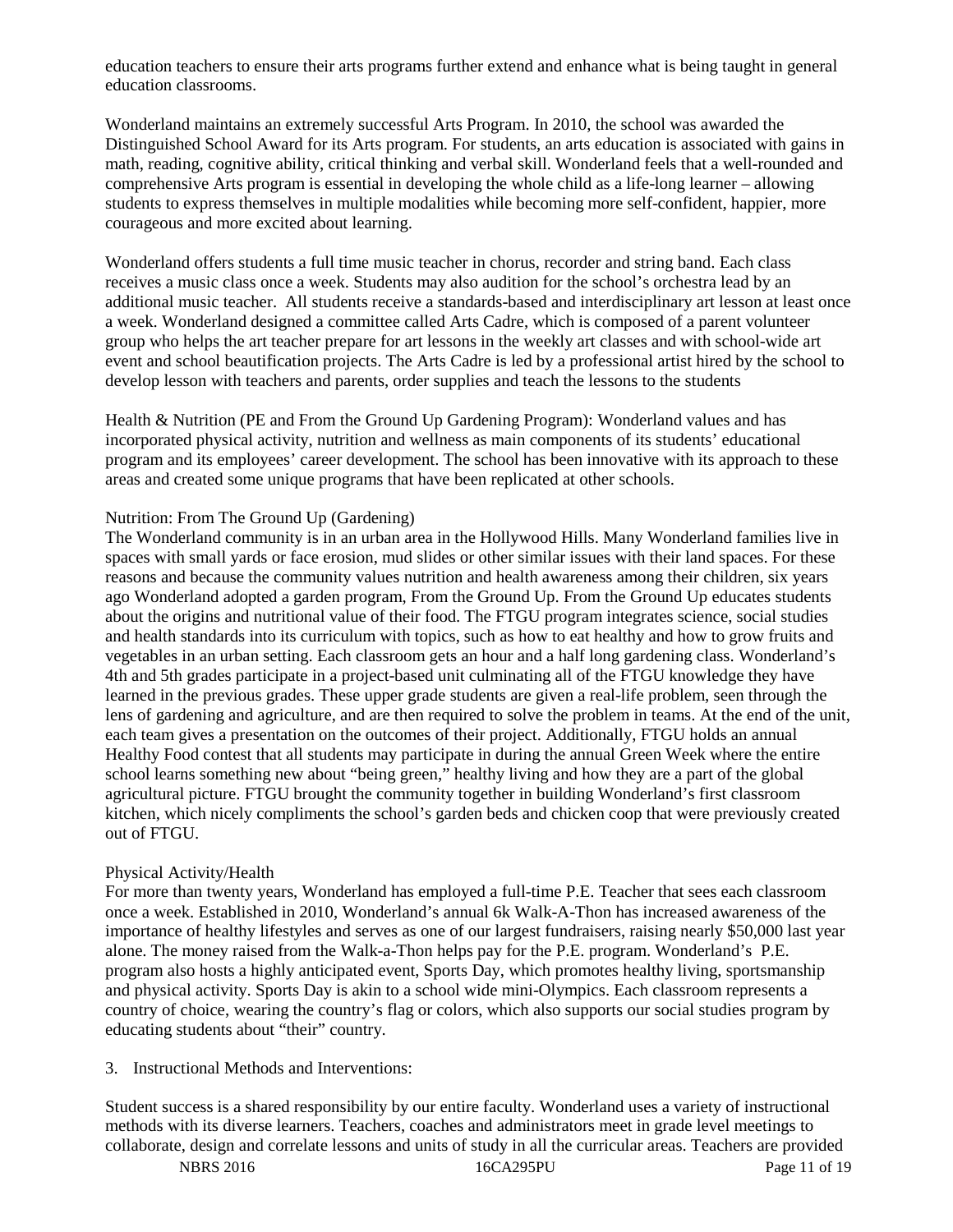with ongoing professional development meetings to support their instructional needs, articulate across the grade level and to discuss and share best practices with the goal of ensuring high levels of student learning and achievement.

Wonderland teachers use a wide range of instructional strategies to support student success. Reading, writing and math instruction are delivered in workshop format. Students receive a whole class mini-lesson, focused small group instruction and explicit individualized instruction determined by the students needs. Pre- and post-tests are used as a means for identifying student misconceptions that may interfere with learning and inform how the teacher will target instruction. Teachers embed KAGAN cooperative learning strategies to optimize student engagement and support the needs of all learners. Students work in partnerships and collaborative groups to share, clarify or explain reasoning. Thinking maps and graphic organizers are an integral part of the thinking process.

Cognitively Guided Instruction is a methodology that has recently been adopted by Wonderland's entire faculty. CGI allows teachers to support student thinking by guiding them through a series of target questions and share student work that will push their thinking along a natural trajectory of conceptual understanding rather than rely on memorization of algorithms and facts. Students are taught to be mathematical thinkers and are expected to have deep conversations about strategies and approaches to solving math problems, to agree or disagree about solutions, to provide evidence for their thinking and evaluate their efficiency.

When whole class instruction isn't successful, teachers determine if a small group lesson or a one-on-one is needed. When intervention hasn't been successful, student cases are brought to a Student Success Team meeting. There, a team of the teachers, the resource specialist, the EL coordinator and the instructional specialist can meet to determine what future action or supports need to be put into place, we as well as brainstorm more possible interventions.

Throughout a day at Wonderland, you will find students actively engaged in learning centers, play, iPad technology, art, music, PE, library lessons, gardening/kitchen classes, units with song/dance/role playing, video clips, interactive games, hands-on learning, Smart Board technology to enhance lessons and manipulatives. You will find them sitting in circle sharing stories and feelings, meeting during their lunch time with teachers and parents to plan for Green Week, Coyotes Who Care Week, student led assemblies "Peaceful Warriors", charitable work for homeless and less fortunate children and Spirit Week. Here at Wonderland, we believe in collaborative, focused and reflective process where students are at the center of our decisions, curriculum and instruction.

4. Assessment for Instruction and Learning and Sharing Assessment Results:

Assessment Results Narrative Summary:

Before the Smarter Balance Assessment was adopted in 2014, the Los Angeles Unified Public Schools District (LAUSD) and the California Department of Education required the curriculum-based California Standards Test annually to measure schools' achievement. Now, LAUSD has switched over to Smarter Balance Assessment (SBAC), which is designed to measure students' progress toward the New Common Core Standards. Students take a customized test using a computer adaptive format: questions get harder when students answers correctly and easier when they answer incorrectly, allowing students to better demonstrate what they know. The online format with extended research, writing, and problem solving tasks measure the critical thinking and problem-solving skills students need for success. The assessment data is shared within the district and is public knowledge shared via the LAUSD website.

Assessment for Instruction and Learning and Sharing Assessment Results:

In addition to the annually required SBAC teachers can also use optional and flexible interim tests to check student progress throughout the year. Summative, or end-of-year tests, measure student achievement and growth in English and math. At Wonderland, all students are given a reading level assessment three times a year to make sure students are making progress and assist teachers in tailoring their curriculum and instruction to meet their students' needs. Wonderland has also started to adopt Words their Way to gain a more detailed picture of student progress in phonemic awareness and sound spellings.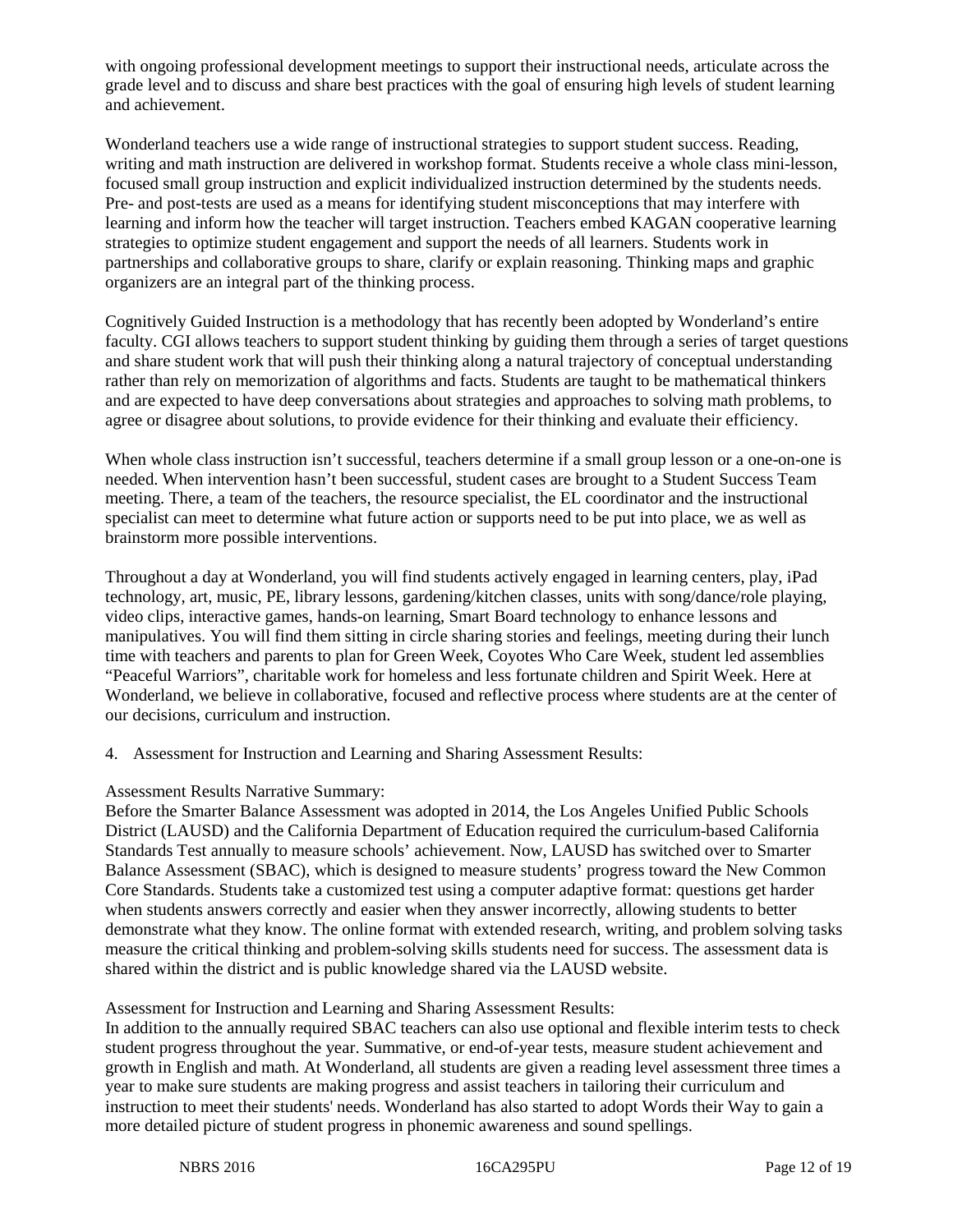English Learners and At-Risk students are given DIBELS to collect more information about their learning needs. In addition, English Learners take the CEDLT annually to measure their progress and ensure they are getting proper English instruction to support their academic success. Assessment data is shared with both students and parents.

Since Wonderland has adopted the Cognitively Guided Instruction in mathematics, the teachers give a weekly story problem to assess students' mathematical mastery of the standards. This information informs the instruction and helps teachers gain more knowledge about their students in addition to more formalized assessments. Data about assessments are shared with students and parents.

Wonderland's teachers analyze data from a variety of summative and formative assessments to make decisions about curriculum and instructional practices, and to evaluate student growth. This is also true for the content areas of social students, science, health, PE and the arts. It takes a variety of data to draw conclusions and make well-informed decisions about a student's level of performance. Teachers share this information with parents at least twice a semester (middle of the semester and at the end of the semester), but often it is as needed. Wonderland takes in account the whole child when analyzing data.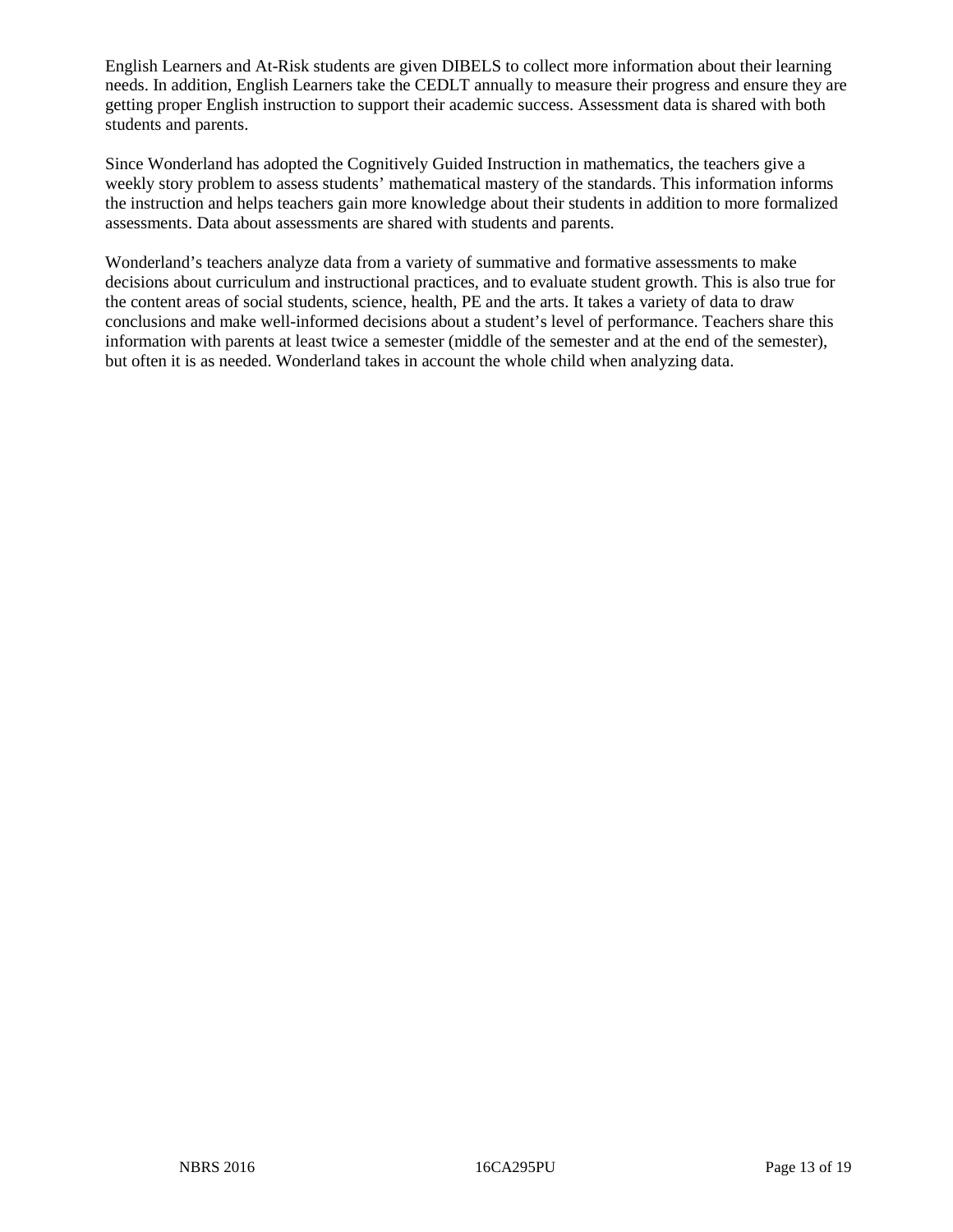## 1. School Climate/Culture:

Though Wonderland is a public school in of one of the largest school districts in the country and located in a large urban part of Los Angeles, Wonderland has the feel of an exclusive private school with a second-tonone education and a connected, close-knit community.

Wonderland's Gifted Magnet brings students with a variety of interests, abilities and cultural differences to Wonderland's residential student population. Blending these communities has been successful and thrived in part due to Wonderland's Way of Council, a strategy for positively promoting academic, social, emotional and organizational growth. Wonderland is one of 63 LAUSD schools that uses Way of Council and proudly received the Distinguished School Award in 2010 based upon its Council practice.

Council encourages deep and honest communication among and between students and adults. Wonderland weaves Council into all aspects of its curriculum and uses it organizationally as a tool for co-visioning, community building and making decisions in a group context. By sitting in circles in classrooms, offices, or meetings, and passing a "talking piece" while speaking in response to a prompt from a facilitator, participants listen non-judgmentally and without reaction; speak spontaneously and not plan while others are speaking; and get to the heart of the matter so everyone has time with the talking piece. In this way, Council participants work towards a more peaceful and empathetic way of relating to others. Out of Council, Wonderland's Peace Pledge was developed by Wonderland's Student Council reps. This pledge is regularly expressed by the student population and is woven into the fabric of everyday student life and communication:

I am a Wonderland Coyote and this is my Peace Pledge: To give thumbs-down to put downs because actions and words can hurt. And teasing leads to trouble. To say I'm sorry when I've made mistakes and to forgive others when they make mistakes. To never say, "You can't play." And to help, not hurt, others. To celebrate our differences and our similarities. To listen and love with a kind heart. And to know that I am not alone. Don't paw me down – howl me up!

Wonderland believes that parent involvement is integral to the school's success – contributing to the welcoming, warm and nurturing environment. Wonderland prides itself as having among the highest parent volunteerism within LAUSD. Wonderland families are strongly encouraged to participate in school and classroom activities, projects and field trips. Parents volunteer their time in the classroom and support fundraising efforts. The school thrives on the symbiosis between the parent community and a strong connected teaching staff and administration.

Wonderland's teachers participate in shared decision making and leadership in developing curriculum, teaching methodologies, continuing education initiatives and even in major purchasing decisions. All school leadership positions, such as the safety, technology and testing committees, are teacher driven. Wonderland encourages its educators to be life-long learners and supports this effort in a variety of ways, including a weekend staff training during which teachers, administration and staff come together to reinvigorate and discover creative ways to approach the coming year's missions and goals.

2. Engaging Families and Community:

Wonderland prides itself and encourages a high level of involvement from its parent community, a diverse population with a myriad of talents, resources and insights that add value to the school's programs and educational environment.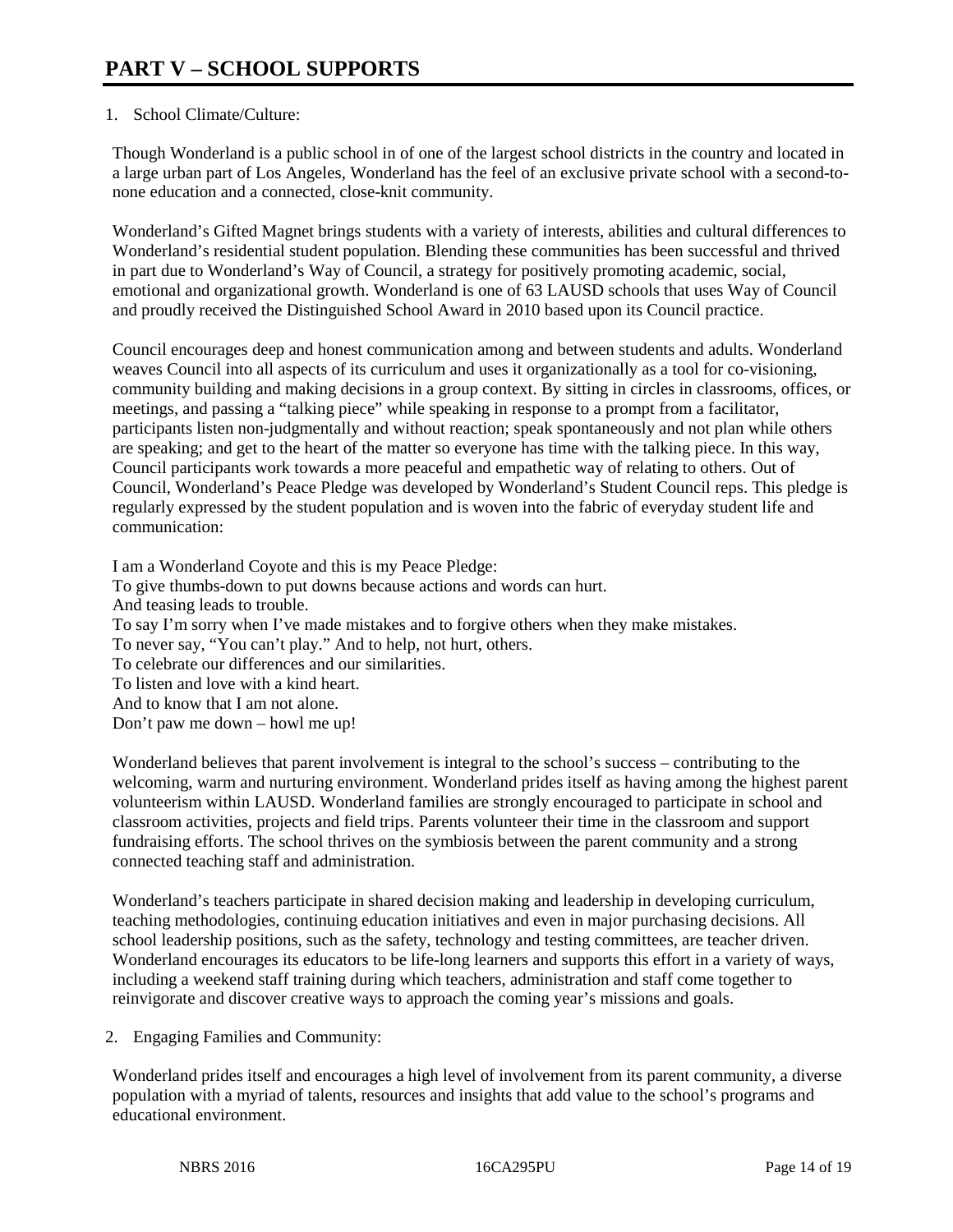The parent community has strong relationships with teachers and staff and influence school activities and curriculum via Wonderland's PTA, Friends of Wonderland, Korean Parent Organization, Way of Council Committee, School Safety Committee, From the Ground Up gardening volunteers and the Arts Committee. These committees and the Wonderland staff work fluidly together to ensure we uphold the school's vision and mission. This level of parent involvement also adds to the student experience of high achieving learning in a nurturing, caring environment.

Out of Wonderland's strong relationship within the community, several highly-anticipated, signature programs reflecting Wonderland's culture were born. Following are just a few of these activities: - Halloween/Haunted House: The Wonderland community is comprised of a particularly creative bunch. Each Halloween, parents come together in producing a Haunted House that would be the envy of any Hollywood studio. What started off as a traditional, fun event has turned into a major fundraiser for the school that not only welcomes Wonderland families, but also friends and family from surrounding areas. - Korean Lunar New Year: Approximately 20% of Wonderland's student body are Korean so it is important to our community that Korean traditions be reflected in school programs and activities. Korean Parent Organization provides a forum for hearing from Korean speaking parents, developing strategies to increase parent involvement, improving school to home communications and sharing Korean traditions that help make the school's community diverse and vibrant. As a gift to the Wonderland community, the Korean Parent Organization organizes the annual Lunar New Year festival, a celebration that teaches students about Korean cultural traditions including foods, games, songs and dances.

- Renaissance Festival and Art Show: Wonderland's artistic community values and appreciates all forms of art. One major event at the school spotlights the stellar visual arts program found here at Wonderland. The Art Show features a collection of student artwork from throughout the school year. The Art Show is held in conjunction with a Renaissance-themed festival complete with musical performances and delicious food. Every year, the Renaissance Festival and Art Show draws a big crowd from the community, making it one of Wonderland's most successful fundraisers.

- Green Week, Walk-a-thon and Sports Day: Wonderland's community of parents and teachers come together to provide students with memorable experiences that will shape their view of what a school should be. Together parents and teachers demonstrate the importance of a healthy lifestyle by creating week long, hands-on activities that help students take ownership of their learning and lifestyle. Green Week is a weeklong event with eco-friendly activities. The Walk-a-thon has increased awareness of the importance of healthy lifestyles and serves as one of our largest fundraisers, raising about \$50,000 last year alone. The money raised from the Walk-a-Thon helps pay for the P.E. program. Wonderland's P.E. program also hosts a highly anticipated event, Sports Day, which promotes healthy living, sportsmanship and physical activity. Sports Day is akin to a school wide mini-Olympics. Each classroom represents a country of choice, wearing the country's flag or colors, which also supports our Social Studies program by educating students about "their" country.

- The Coyote Howler (Student Newspaper), Student Council, and Way of Council Student Leadership: These Wonderland student groups are led or co-chaired by Wonderland Parents to enhance student voice and leadership with the support and help of the classroom teachers and administration.

Through Wonderland's Council, the school community is invited to engage and share experiences with one another through Family Councils. These special Councils are held a few times a year and center on broad topics, such as gratitude and life milestones and memories. Family Councils are excellent opportunities for those within the community to learn about each other and connect students to their academic environment in deeper ways.

#### 3. Professional Development:

Wonderland believes that the best schools have the best trained teachers and, therefore, makes professional development a priority. Wonderland has put a lot of resources, research, fundraising and time into its professional development to ensure that Wonderland's teachers could continually develop and refine their teaching skills, best practices, methodologies and philosophies. The school has an instructional leadership/professional development committee of eight teachers, an instructional specialist and an administrator, who meet once or twice a month depending on needs. During weekly professional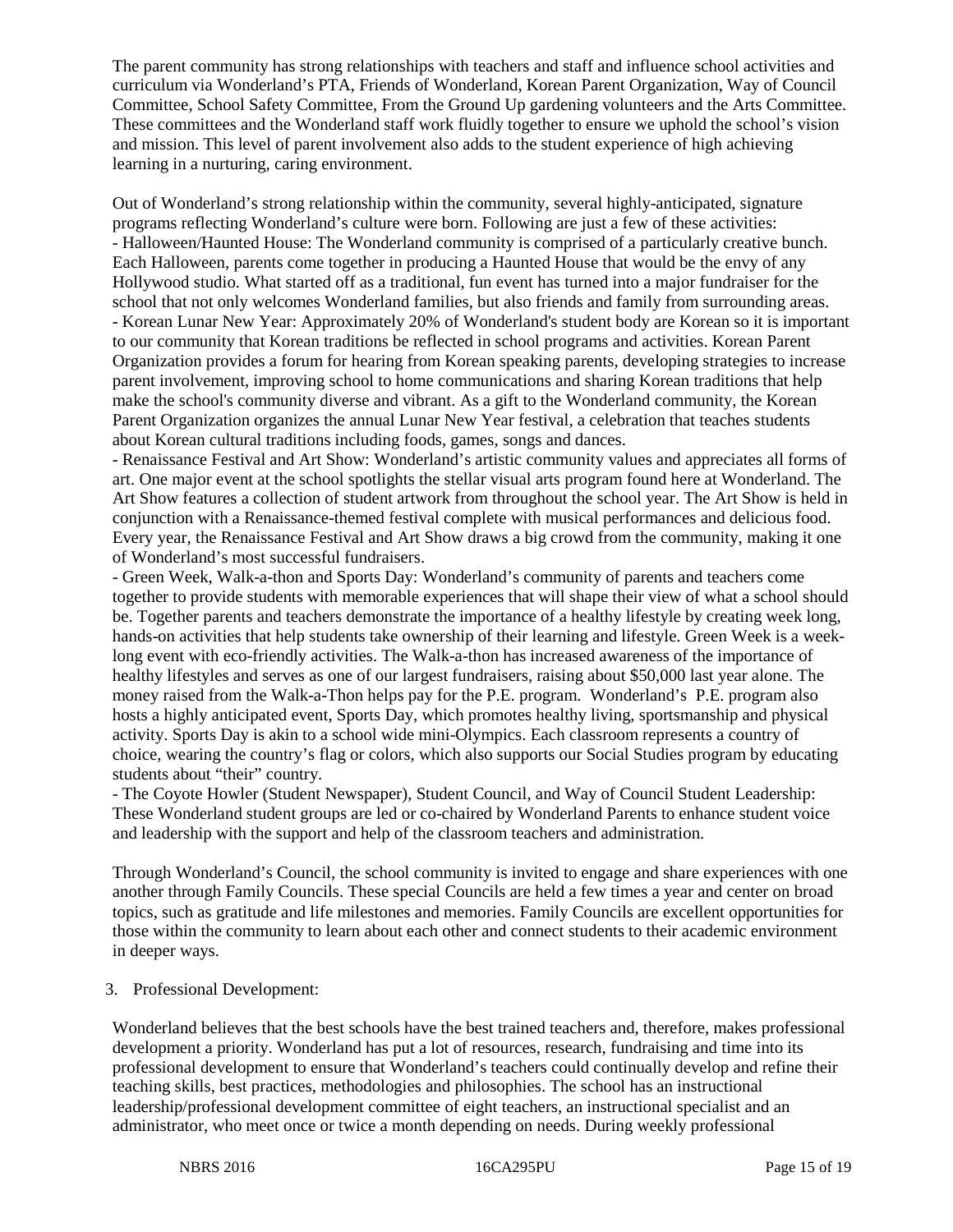development sessions, the instructional leadership and staff discuss the latest techniques and strategies to improve elements that make Wonderland a success.

Wonderland's faculty values shared decision-making and shared-leaderships. Wonderland makes the majority of all instructional decisions through consensus. For the 2014-2015 school year, the staff unanimously adopted the Cognitively Guided Instruction methodology as a target area of PD and coaching and planned how to maintain CGI in coming years through a balanced support. Wonderland's parent booster group, Friends of Wonderland (FOW), earmarks a substantial portion of funds per year just for professional development support. Most recently, these funds went toward a CGI expert who supports teachers with coaching, planning curriculum and leads some of Wonderland's PDs. Other PDs that were developed in this way include Teachers' College or Readers' and Writers' Workshop, Kagan Strategies, Way of Council and Technology Integration.

In addition, Wonderland's teachers have elected to go to extra training and professional development. The school's teachers attend the Annual GATE Conference for gifted education, Annual Cognitively Guided Instruction Conference in Southern California and, this year, Wonderland elected to send its teachers to Summer Institute of Reading Workshop at Columbia University. This dedication to professional growth keeps the staff engaged in current trends and research within the educational profession.

Once a year, Wonderland's teaching staff and administration attend a weekend staff training during which teachers, administration and staff come together to reinvigorate and discover creative ways to approach the coming year's missions and goals. During the weekend training, teachers and staff further develop Council facilitation skills and strengthen relationships with each other. They learn to be more adaptable to a variety of environments and conditions. The commitment to professional growth is just another contributing factor to the success of Wonderland's students. Wonderland's teachers model the philosophy of being life-long learners and their passion for education is felt by the students, parents and school community.

#### 4. School Leadership:

The leadership philosophy at Wonderland is one of constant collaboration and distributed leadership that emphasize the needs of the students. We closely adhere to Michael Fullan's Right Drivers as a guide to building the capacity of our staff, staying focused on instruction and group quality, and implementing new ideas and initiatives systemically.

The instructional leadership team or PD&C (Professional Development Committee) is comprised of a teacher from each grade level, the instructional coach, the principal and other committee members such as School Site Council members, Way of Council President, testing coordinator and special education teacher. Each of these roles functions as a communication liaison to their respective committees. As a PD&C, we believe it is important to take on new ideas that not only align with the mission and vision of our school, but to ensure that all stakeholders have an opportunity to give input into any new implementation. This philosophy guides us. For example, before we made the decision to adopt our current mathematics methodology, Cognitive Guided Instruction, we spent staff professional development time reviewing our shared values as a school community and on what knowledge and skills were considered most important for our students to be successful in middle school and beyond. We allotted about five additional sessions of professional development time to review a variety of mathematics programs and pedagogical approaches. Together we evaluated these programs based on our shared values, student need and Common Core alignment. In accordance with the collaborative leadership model, and because our planning time is structured by grade level, each grade level group of teachers was asked to present a recommendation on the program they felt met our requirements and review recommendations of other stakeholders. To jointly finalize our decision to adopt CGI, we conducted a Way of Council session to share our hopes and fears about the implementation and discuss what supports were important to be successful.

When Wonderland's administration and staff share in making these big programmatic decisions, we do so in the same vein as the collaboration process used with the CGI selection. This leadership philosophy extends not just to curriculum but also for budgetary decision. The budget process was recently opened up to the PD&C and staff to invite fresh ideas and insights, create unity and a shared vision, as well as give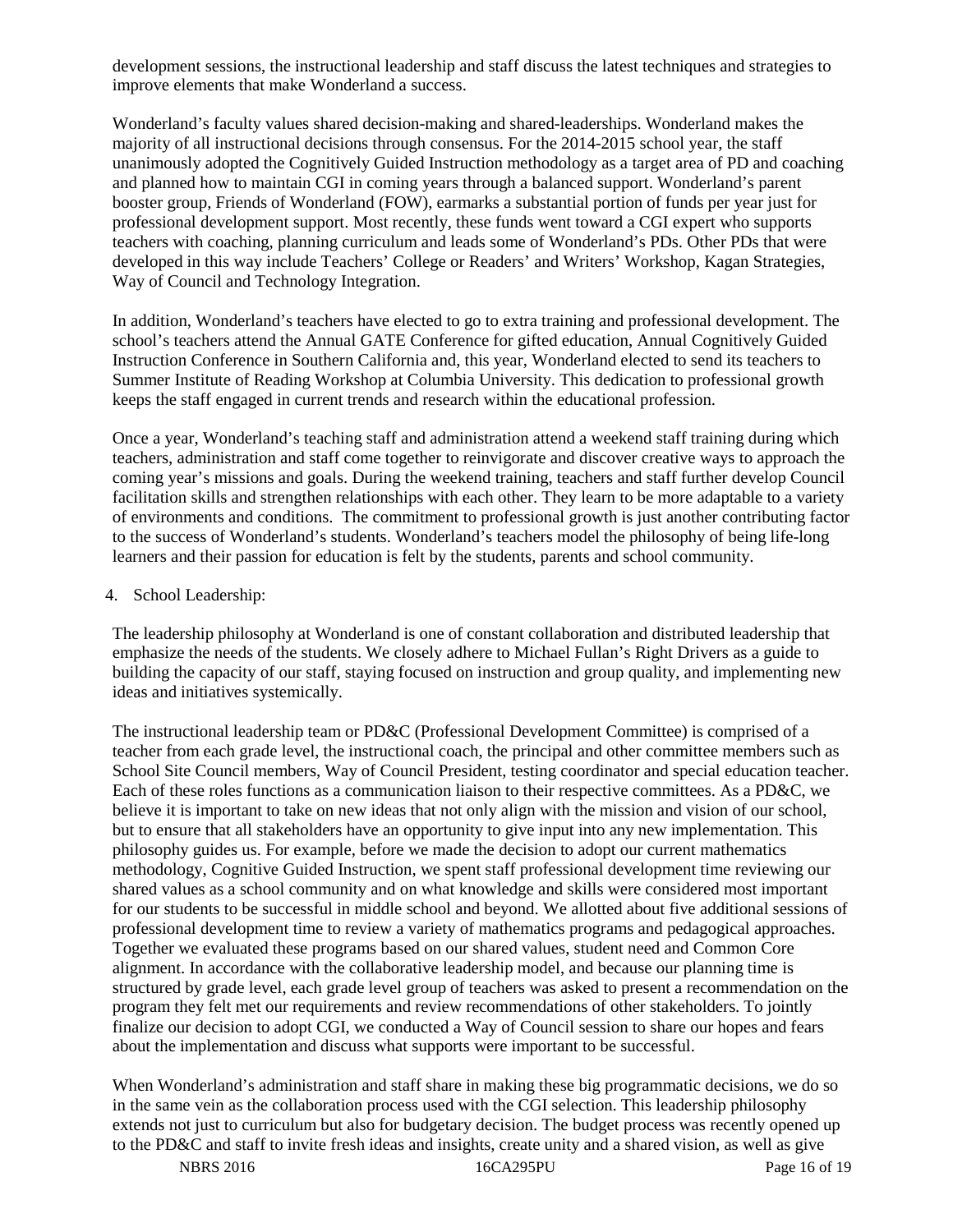these additional staff members greater depth and perspective on resource allocation within our budgetary constraints. When Wonderland's leadership institutes major changes, like with our new mathematics methodology, the staff is confident these changes will be backed with resources and support. A shared vision without resources will lead to resistance, thus the PD&C and the school community collaborate over budget choices in order to decide what supports need to be in place to achieve the goal.

By allowing all voices and concerns to be heard and opening the decision up to the staff and school committee we not only get a better decision but we create consensus and excitement for something new. We believe in the power of collaboration.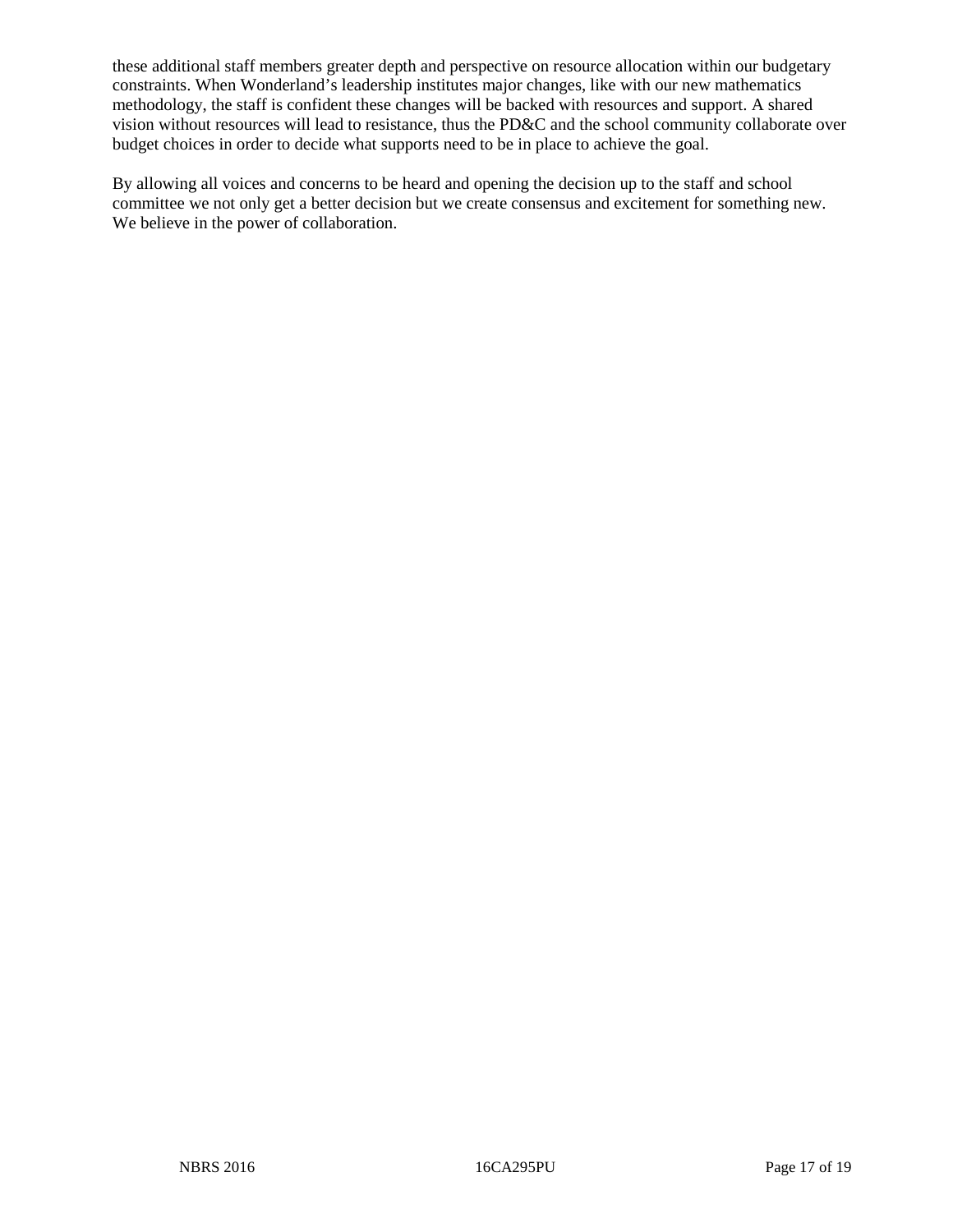In January 2014, U.S. Secretary of Education Arne Duncan called for schools to "take deliberate steps to create positive school environments that can help prevent and change inappropriate behaviors. Such steps include training staff, engaging families and community partners and deploying resources to help students develop the social, emotional and conflict resolution skills needed to avoid and de-escalate problems." Research shows that students in supportive and trusting school environments flourish academically as conflicts and distractions in the classroom and schoolyard are reduced and academically they are more engaged and open to risk taking.

Wonderland wholehearted agrees with this important movement. It was the same thinking that drove Wonderland's leadership to establish Way of Council nine years prior to Duncan's study. Wonderland's Way of Council was developed during a time of turmoil at the school. In the early 2000s, there was a division between the residential and magnet school populations that manifested in classroom and yard behaviors with a noted increase in bullying and anti-social behavior. While Wonderland maintained higher than average test scores, the school struggled to create a culture and climate that fostered mutual trust and high expectations for all students from both schools. From a holistic perspective, Wonderland believed the school fell short of helping students reach their maximum potential. To build the trust necessary for systemic change and improved instruction, school leaders and teachers explored research-based best practices of collaboration and instruction.

In 2005, Way of Council was introduced to Wonderland. Desired outcomes included learning various formats and modalities for delivering and processing standards-based lessons; and improving listening, speaking, and relational skills while building a safe, caring environment. Way of Council has since become a guiding principle for Wonderland that helps the school maintain a safe and caring environment and is intertwined through all aspects of the school community from the school's governance to classroom instruction.

Broken down to its basic parts, the Way of Council is deceptively simple. At its heart is the ancient, universal tradition of sitting in a circle to tell our stories and to hear the collective stories of our community. Wonderland's Council's are held like "rituals," therefore indicating to participants that they are entering into a special time where certain behaviors are required. In Council, everyone strives to honor the four intentions of Council – to speak from the heart, listen from the heart, be spontaneous and keep it lean.

Currently, all teachers hold classroom Councils once a week and as the need arises. Weekly faculty meetings incorporate Council for inspiring a shared vision, addressing issues of concern and team building. During weekly professional development sessions, Council is used to share expertise, survey needs, air concerns and to evaluate and debrief so that our professional development committee can plan accordingly. Study groups and grade level meetings use the protocol to look at student work, discuss the needs of a particular student, and articulate grade level and instructional needs.

Parents and family members are given many opportunities through the year to participate in Councils at PTA, ELAC (English Language Advisory Committee), School Site Council and other committee meetings. Wonderland holds four Community Councils each year. Attended by approximately 60 families at a time, these Councils are an opportunity for parent and child to hear each other's story in a way that is not typical within family life. Prompts focus on joyous aspects of family life and help foster a sense of gratitude and belonging. Wonderland also annually hold Family Councils, where a teacher and her class parents meet in a parent's home to engage in Councils that build community and a context for working together.

Wonderland values student, parent and teacher feedback and input. Every year we send out surveys and questionnaires to all the stakeholders (students, parents and teachers). This information is shared with the district and used for our school report card, as well as the Annual Magnet Evaluation. The data is then shared with the public and available on the Los Angeles Unified School District website.